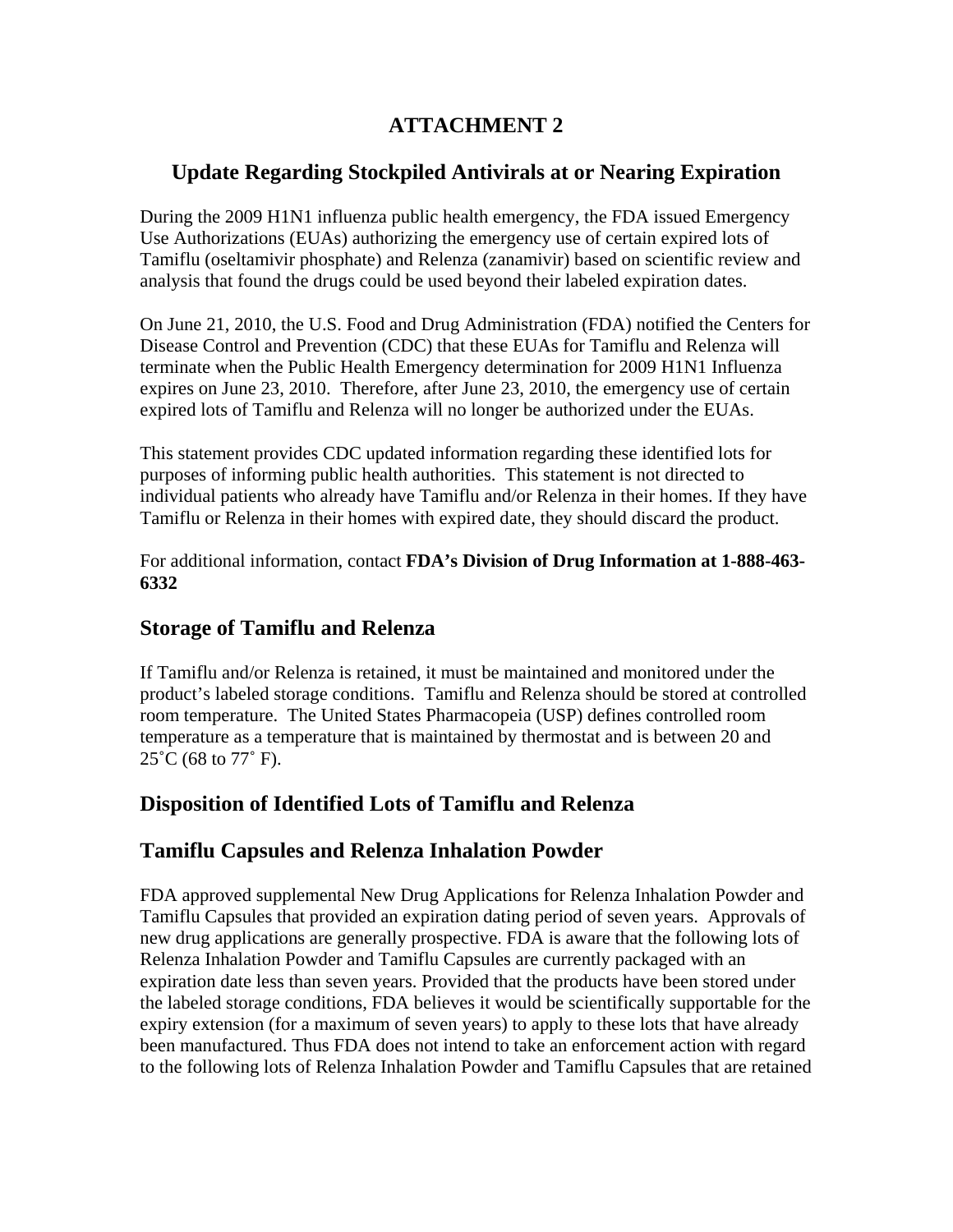for potential use in future emergencies, provided that the products have been stored under the labeled storage conditions.

To minimize confusion on the part of healthcare professionals and patients, FDA recommends, prior to dispensing, that the identified lots be relabeled/repackaged by an FDA registered firm in accordance with applicable Current Good Manufacturing Practice (CGMP) requirements under 21 CFR 210, 211. (A relabeling/repackager firm's registration status can be confirmed/verified at the following website: http://www.fda.gov/cder/dfars/default.htm).

#### **For Tamiflu Capsule blister packages and Relenza Diskhalers:**

The registered relabeler/repackager should place the product in a sleeve and include the following printed statement with the product:

#### **"FDA has determined that it is scientifically supportable to use this product beyond the printed expiration date that is on original label and internal components until [Enter 7 Year Expiry Date from Tables below]"**

| <b>Lot Number</b> | Unit             | Manufacturer's       | <b>7 Year Expiry Date</b> |
|-------------------|------------------|----------------------|---------------------------|
|                   | (10 capsules per | original expiry date |                           |
|                   | blister package) |                      |                           |
| <b>B1060</b>      | Blister package  | November 30, 2007    | November 03, 2010         |
| B1061-01          | Blister package  | November 30, 2007    | November 04, 2010         |
| B1061-02          | Blister package  | November 30, 2007    | November 04, 2010         |
| B1062             | Blister package  | December 31, 2007    | December 08, 2010         |
| B1063             | Blister package  | December 31, 2008    | December 11, 2010         |
| B1079             | Blister package  | October 31, 2009     | October 31, 2011          |
| <b>B1080</b>      | Blister package  | October 31, 2009     | October 31, 2011          |
| <b>B1081</b>      | Blister package  | October 31, 2009     | October 31, 2011          |
| B1082             | Blister package  | October 31, 2009     | October 31, 2011          |
| B1082-01          | Blister package  | October 31, 2009     | October 31, 2011          |
| B1082-02          | Blister package  | October 31, 2009     | October 18, 2011          |
| <b>B1086</b>      | Blister package  | November 30, 2009    | November 30, 2011         |
| B1093             | Blister package  | November 30, 2009    | November 26, 2011         |
| B1094             | Blister package  | November 30, 2009    | November 29, 2011         |

#### **Tamiflu Capsules 75mg Blister Package**

#### **Relenza Inhalation Powder Diskhaler**

| <b>Lot Number</b> | Manufacturer's original | <b>7 Year Expiry Date</b> |
|-------------------|-------------------------|---------------------------|
|                   | expiry date             |                           |
| 153               | November 30, 2009       | November 30, 2011         |
| 154               | November 30, 2009       | November 30, 2011         |
| 154A              | November 30, 2009       | November 30, 2011         |
| 237               | July 31, 2011           | July 31, 2013             |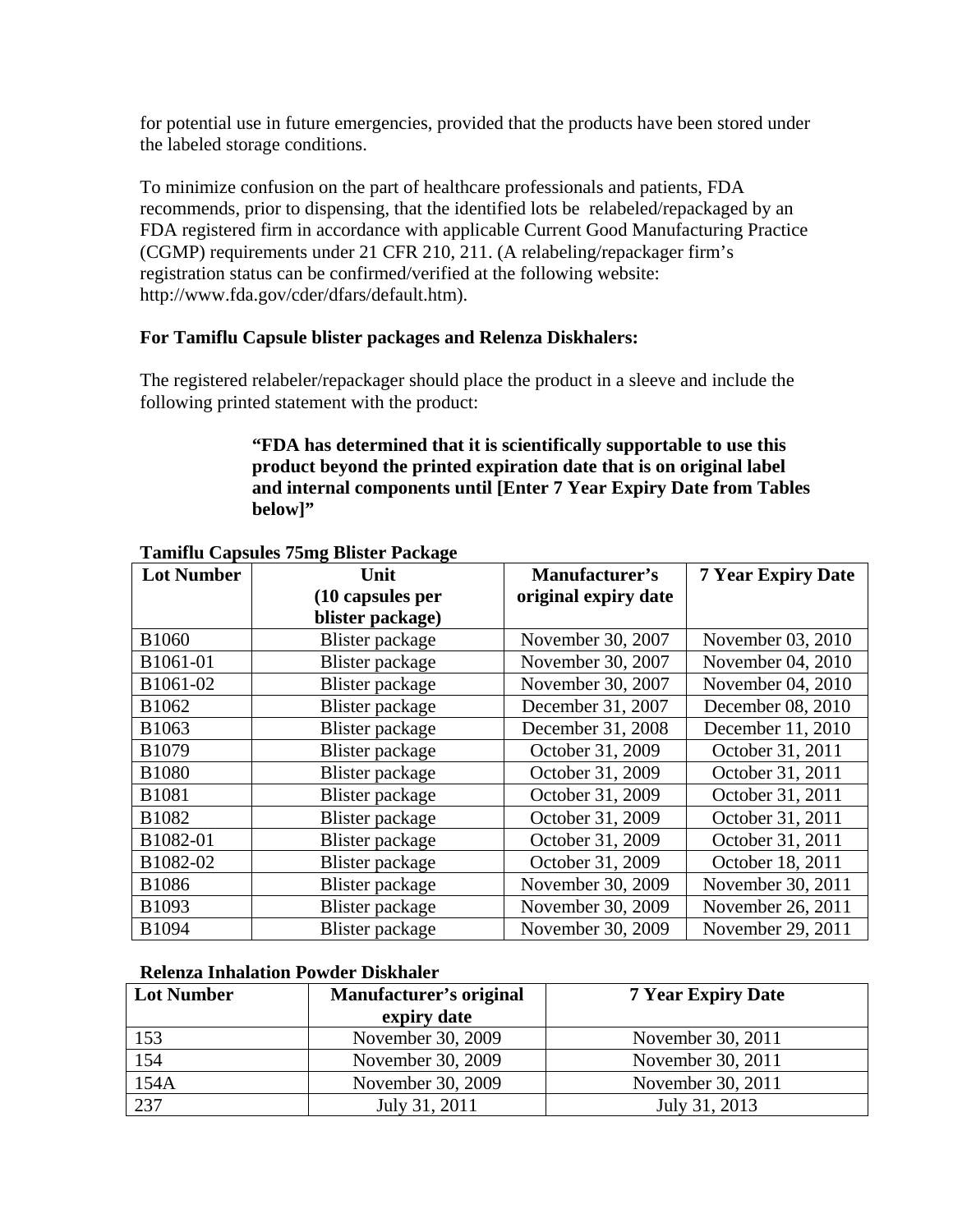| <b>Lot Number</b> | Manufacturer's original | <b>7 Year Expiry Date</b> |
|-------------------|-------------------------|---------------------------|
|                   | expiry date             |                           |
| 238               | July 31, 2011           | July 31, 2013             |
| 270               | September 30, 2011      | September 30, 2013        |
| 271               | September 30, 2011      | September 30, 2013        |
| 273               | September 30, 2011      | September 30, 2013        |
| 274               | September 30, 2011      | September 30, 2013        |
| 275               | September 30, 2011      | September 30, 2013        |
| 276               | September 30, 2011      | September 30, 2013        |
| 277               | September 30, 2011      | September 30, 2013        |
| 279               | September 30, 2011      | September 30, 2013        |
| 280               | September 30, 2011      | September 30, 2013        |
| 281               | September 30, 2011      | September 30, 2013        |
| 282               | September 30, 2011      | September 30, 2013        |
| 287               | September 30, 2011      | September 30, 2013        |
| 292               | October 31, 2011        | October 31, 2013          |
| 293               | October 31, 2011        | October 31, 2013          |
| 294               | October 31, 2011        | October 31, 2013          |
| 305               | October 31, 2011        | October 31, 2013          |
| 306               | October 31, 2011        | October 31, 2013          |
| 307               | October 31, 2011        | October 31, 2013          |
| 308               | October 31, 2011        | October 31, 2013          |
| 374               | January 31, 2012        | January 31, 2014          |
| 518               | August 31, 2012         | August 31, 2014           |
| 519               | August 31, 2012         | August 31, 2014           |
| 521               | September 30, 2012      | September 30, 2014        |
| 522               | October 31, 2012        | October 31, 2014          |
| 523               | October 31, 2012        | October 31, 2014          |
| 524               | October 31, 2012        | October 31, 2014          |
| 525               | October 31, 2012        | October 31, 2014          |
| 526               | October 31, 2012        | October 31, 2014          |
| 7ZP0106           | November 30, 2012       | November 30, 2014         |
| 7ZP0862           | November 30, 2012       | November 30, 2014         |
| 7ZP1431           | November 30, 2012       | November 30, 2014         |
| 7ZP3799           | July 31, 2012           | July 31, 2014             |
| 7ZP3990           | August 31, 2012         | August 31, 2014           |
| 7ZP4325           | August 31, 2012         | August 31, 2014           |
| 7ZP5504           | August 31, 2012         | August 31, 2014           |
| 7ZP7104           | May 31, 2012            | May 31, 2014              |
| 7ZP8530           | October 31, 2012        | October 31, 2014          |
| 7ZP8753           | October 31, 2012        | October 31, 2014          |
| 7ZP8870           | October 31, 2012        | October 31, 2014          |
| 8ZP3152           | December 31, 2012       | December 31, 2014         |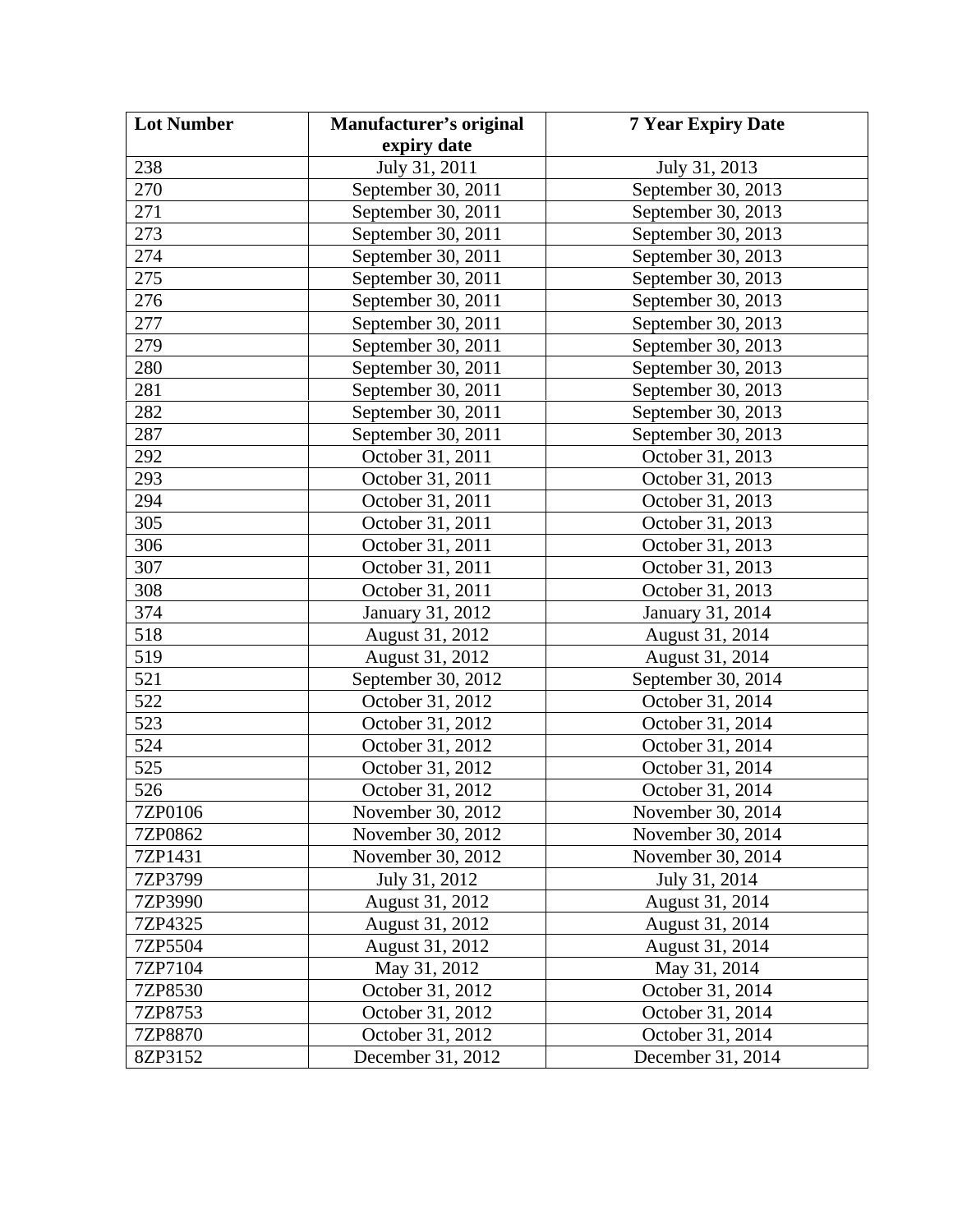#### **Tamiflu Capsules bottles:**

The registered relabeler/repackager should place a sticker over the old expiry date that does not obstruct any of the other label information with the appropriate 7 Year Expiry Date from the table below and the following statement:

#### **"FDA has determined that it is scientifically supportable to use this product until [Enter 7 Year Expiry Date from Tables below]"**

| <b>Lot Number</b> | Unit             | <b>Manufacturer's</b> | <b>7 Year Expiry Date</b> |
|-------------------|------------------|-----------------------|---------------------------|
|                   | (10 capsules per | original expiry date  |                           |
|                   | bottle)          |                       |                           |
| B1090             | <b>Bottles</b>   | November 30, 2009     | November 30, 2011         |
| <b>B1100</b>      | <b>Bottles</b>   | December 31, 2009     | December 31, 2011         |
| B1100-01          | <b>Bottles</b>   | December 31, 2009     | December 31, 2011         |
| B1109             | <b>Bottles</b>   | January 31, 2010      | January 31, 2012          |
| <b>B1118</b>      | <b>Bottles</b>   | April 30, 2010        | April 30, 2012            |
| B1122             | <b>Bottles</b>   | May 31, 2010          | May 31, 2012              |
| <b>B1148</b>      | <b>Bottles</b>   | July 31, 2010         | July 31, 2012             |
| B1149             | <b>Bottles</b>   | July 31, 2010         | July 31, 2012             |
| U2011             | <b>Bottles</b>   | September 30, 2010    | September 30, 2012        |
| U2012             | <b>Bottles</b>   | September 30, 2010    | September 30, 2012        |
| U2013             | <b>Bottles</b>   | September 30, 2010    | September 30, 2012        |
| U2017             | <b>Bottles</b>   | January 31, 2011      | January 31, 2013          |
| U2021             | <b>Bottles</b>   | March 31, 2011        | March 31, 2013            |
| U2051             | <b>Bottles</b>   | August 31, 2011       | August 31, 2013           |
| U400050           | <b>Bottles</b>   | May 31, 2011          | May 31, 2013              |
| U400150           | <b>Bottles</b>   | May 31, 2011          | May 31, 2013              |
| U400250           | <b>Bottles</b>   | May 31, 2011          | May 31, 2013              |
| U4008-10          | <b>Bottles</b>   | August 31, 2011       | August 31, 2013           |
| U4030-02          | <b>Bottles</b>   | October 31, 2011      | October 31, 2013          |
| U4031-01          | <b>Bottles</b>   | October 31, 2011      | October 31, 2013          |
| U4032-01          | <b>Bottles</b>   | October 31, 2011      | October 31, 2013          |
| U4033-01          | <b>Bottles</b>   | October 31, 2011      | October 31, 2013          |
| U4034-01          | <b>Bottles</b>   | October 31, 2011      | October 31, 2013          |
| U4037-01          | <b>Bottles</b>   | October 31, 2011      | October 31, 2013          |

**Tamiflu Capsule 75 mg Bottles** 

**The following lots of Tamiflu Capsules already have an expiration dating period of 7 years. Therefore these lots can be retained only until their manufacturer's original expiry date on the label.** 

**Tamiflu 30 mg Capsules**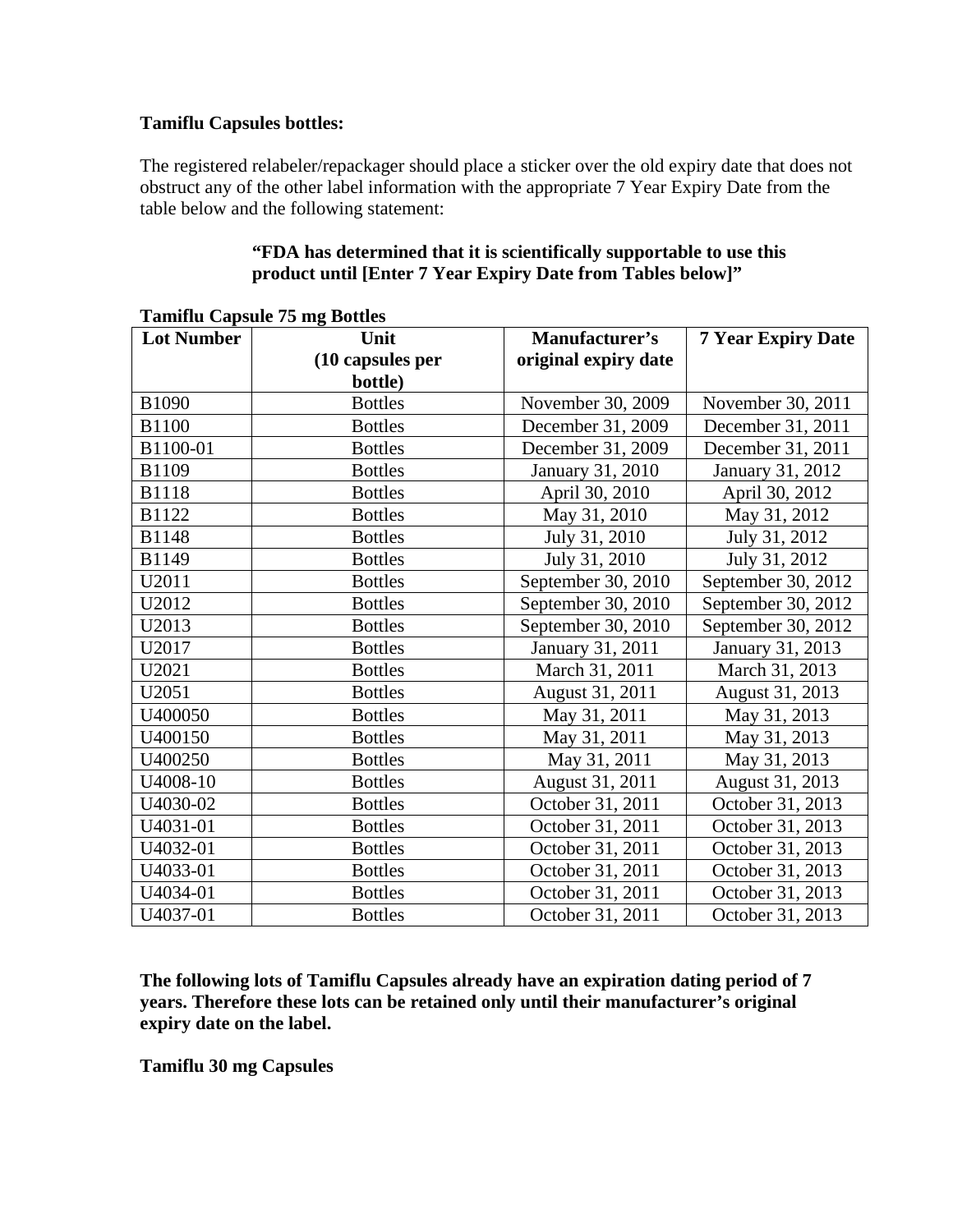| <b>Lot Number</b>     | Unit<br>$(10 \text{ caps per bottle})$ | Manufacturer's original expiry date |
|-----------------------|----------------------------------------|-------------------------------------|
| B <sub>1003</sub> -50 | <b>Bottles</b>                         | November 30, 2014                   |
| B <sub>1004</sub> -50 | <b>Bottles</b>                         | November 30, 2014                   |
| <b>B1005</b>          | <b>Bottles</b>                         | November 30, 2014                   |

### **Tamiflu 45 mg Capsules**

| <b>Lot Number</b> | Unit                           | Manufacturer's original expiry date |
|-------------------|--------------------------------|-------------------------------------|
|                   | $(10 \text{ caps per bottle})$ |                                     |
| <b>B</b> 1003-50  | <b>Bottles</b>                 | November 30, 2014                   |
| <b>B</b> 1004     | <b>Bottles</b>                 | November 30, 2014                   |

### **Tamiflu 75 mg Capsules**

| <b>Lot Number</b> | Unit<br>(10 caps per bottle) | Manufacturer's original expiry date |
|-------------------|------------------------------|-------------------------------------|
| U4067             | <b>Bottles</b>               | August 31, 2014                     |
| U <sub>4069</sub> | <b>Bottles</b>               | September 30, 2014                  |
| U <sub>4070</sub> | <b>Bottles</b>               | September 30, 2014                  |
| U <sub>4075</sub> | <b>Bottles</b>               | November 30, 2014                   |
| U <sub>4078</sub> | <b>Bottles</b>               | November 30, 2014                   |

# **Tamiflu for Oral Suspension**

Unlike Tamiflu Capsules and Relenza Inhalation Powder, FDA has not approved an expiration dating period of seven years for Tamiflu for Oral Suspension. Therefore, the following lots of Tamiflu for Oral Suspension that were authorized for use under the EUA should be destroyed utilizing the facilities' pharmaceutical disposal procedures and in compliance with all applicable laws.

| <b>Lot Number</b> | Manufacturer's original expiry date |
|-------------------|-------------------------------------|
| B1042             | January 31, 2005                    |
| B1045             | May 31, 2005                        |
| B1046             | November 30, 2005                   |
| B1047             | November 30, 2005                   |
| <b>B1048</b>      | January 31, 2006                    |
| <b>B1050</b>      | January 31, 2006                    |
| <b>B</b> 1051     | January 31, 2006                    |
| B1052             | January 31, 2006                    |
| B1053             | January 31, 2006                    |
| <b>B1054</b>      | January 31, 2006                    |
| <b>B</b> 1055     | January 31, 2006                    |